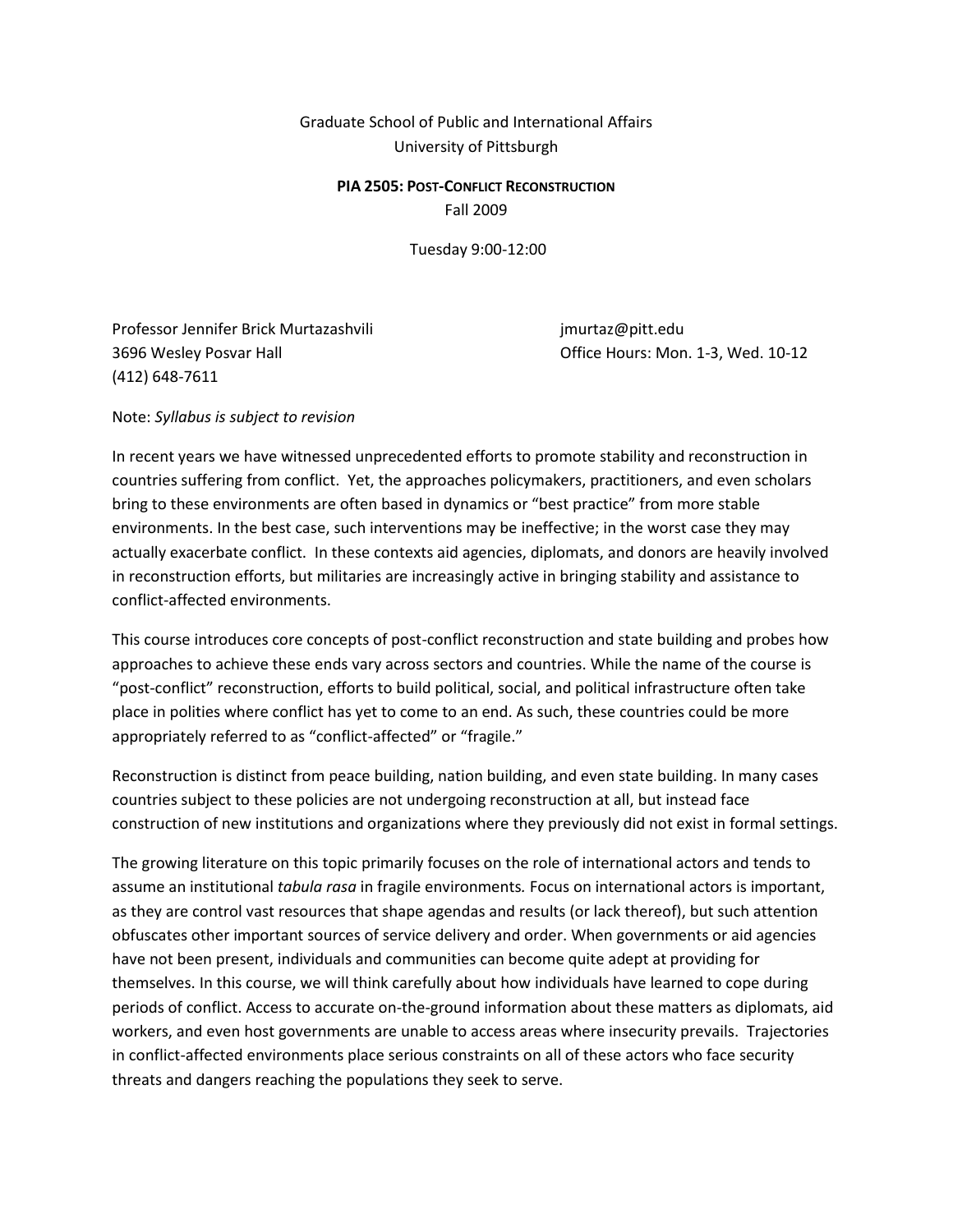#### **Course Objectives**

This course has several objectives. The first is to introduce and define the concept of post-conflict reconstruction as well as several related terms such as peace building and state building. We will begin to think about benchmarks and what constitutes "success" in these environments. We will also think about how assistance in such environments differs from more "traditional" development assistance.

In the second (and more theoretically oriented) portion of the course, we will examine how states formed over centuries and then begin to think about how international actors and host governments are encouraging nascent states to move "straight to Weber" in the course of several short years. We will look at the role of both the United States and the UN in post-conflict reconstruction during the past century to see what lessons can be learned from such efforts. In this portion of the course you will gain a better understanding of the purpose and objectives of states, how they developed over time, and the difficulty of constructing them during the pressure of or immediately after conflict.

The final portion of the course will move away from theory and history and address questions of policy application. This section will begin by asking whether there should be a particular order or sequencing to post-conflict reconstruction efforts and will subsequently consider interventions in various sectors such as security, demobilization, elections, rule of law, public administration, as well as economic development. In this final section of the course, you will learn how to identify key issues in conflictaffected contexts and become acquainted with the methods major actors have used to address them.

During the course of the semester, you will not only become aware of major questions related to postconflict reconstruction but also become familiar with the major actors involved in such processes. You will gain an understanding of how these environments differ from "traditional" approaches to development. Students will also consider ethical and other dilemmas faced by actors such as NGOs, aid agencies, and the military working in these difficult environments.

### **COURSE PREREQUISITES**

Although there are no formal prerequisites for this course, I assume a familiarity with micro and macroeconomics as well as statistics (preferably multivariate analysis). As these courses are part of the GSPIA core curriculum, most of you will be familiar with these topics, although you may have to review certain topic during the course of the semester.

## **GRADING POLICY**

GSPIA's grading policy is based on the premise that work at the graduate level is fundamentally different from that at undergraduate institutions. In general, expectations regarding student performance will be higher. Grades in the "A" range will be reserved for students who perform exceptionally well in all components of the course. Grades in the "B" range will be considered satisfactory graduate-level performance. Grades in the "C" range are an indication of below satisfactory performance at the graduate level, with marks of "C-" and below not counted toward a student's degree requirements. Students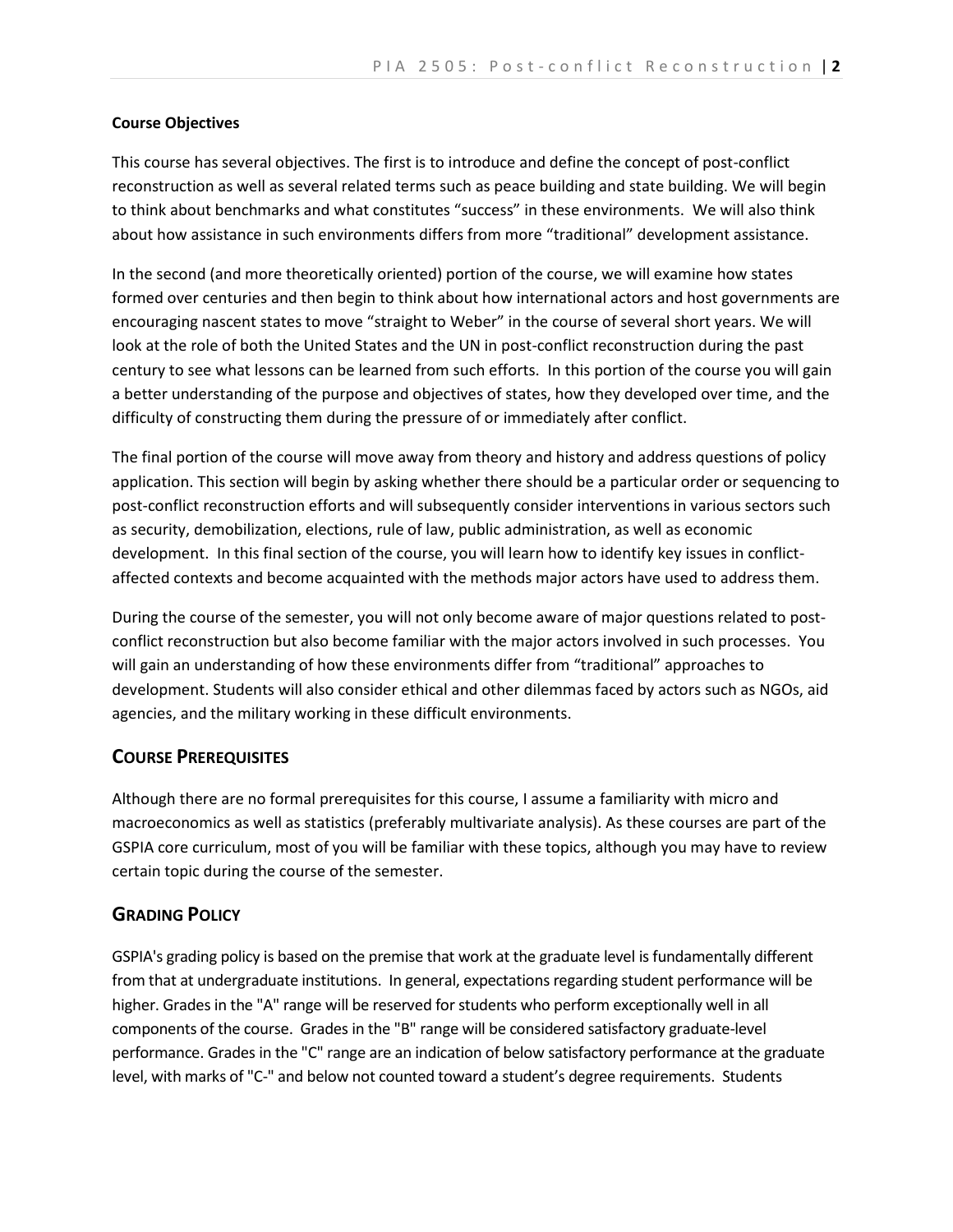receiving grades of "C+" or lower on early assignments are urged to meet with the instructor at the earliest opportunity to identify potential problems and develop strategies for improvement.

Students occasionally request an extension at the end of the semester if they cannot complete their assignments due to unforeseen work commitments, family problems, illness and so on. A "G" grade will be given *only under exceptional circumstances*, at the discretion of the instructor, and should be discussed with the instructor before the end of the term. Poor time management is not considered an "exceptional circumstance." According to GSPIA policy, a student must remove the G grade by completing the assigned work for the course as soon as possible in the semester following the course.

Finally, you should note that the assigned readings for the course provide only the skeletal framework for the topics we will discuss. Therefore, in your assignments, you are encouraged to use other research materials, resources, data, readings, etc.

## **SPECIAL NEEDS**

The instructor and the University stand ready to assist students with special needs or disabilities that will affect their work in this class. If you have a disability for which you may be requesting an accommodation, you are encouraged to contact both your instructor and the Office of Disability Resources and Services, 216 William Pitt Union, (412) 648-7890, as early as possible in the term. DRS will verify your needs and determine reasonable accommodations for this course.

## **CHEATING AND PLAGIARISM**

Plagiarism is use of written material from any source without proper citation. It is a serious violation of academic ethics. Note that I adhere strictly to the school policy on plagiarism. Any paper found to have plagiarized material will automatically receive a failing grade, and serious cases of plagiarism can result in a failing grade for the class, so take the time to familiarize yourself with the rules of citation and with GSPIA's policy (found in the GSPIA handbook of academic policies and procedures). If you have any questions on how to cite sources correctly, please ask me directly. Unless clearly specified, you are expected to complete all assignments individually.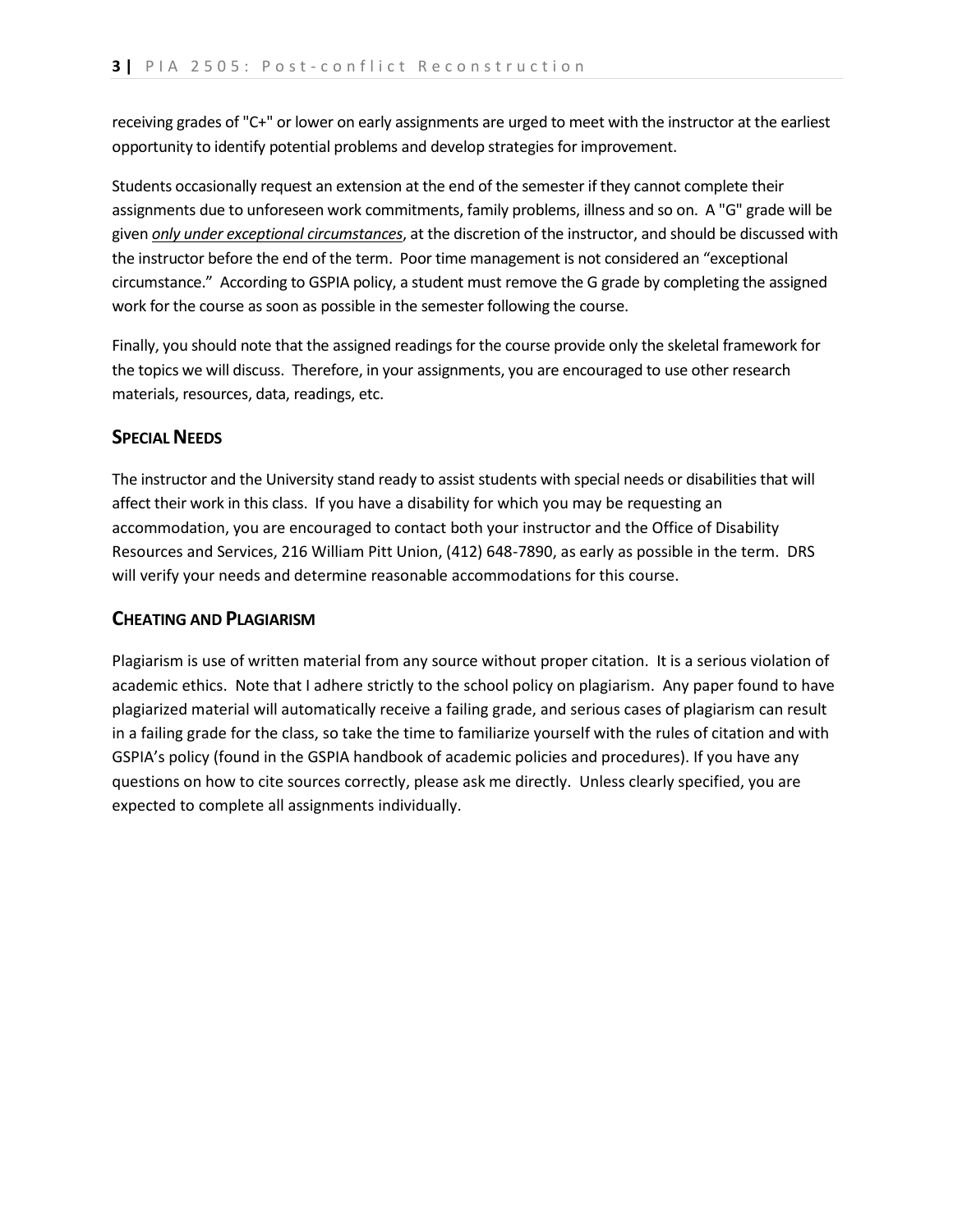# **READING AND REQUIRED TEXTS**

Students are expected to do readings before coming to class. There is an average of 150 pages of reading per week in this course. The required books for this class are listed below and are available in the University Book Center on Fifth Avenue. They are also available new and used at various internet retailers at far discounted prices.

## Required Readings:

- Rotberg, Robert I. 2004. *When States Fail: Causes and Consequences*. Princeton, NJ: Princeton University Press.
- Paris, Roland, and Timothy D. Sisk. 2009. *The Dilemmas of Statebuilding: Confronting the contradictions of postwar peace operations*. 1st ed. New York: Routledge.
- Bates, Robert H. 2008. *When Things Fell Apart*. New York: Cambridge University Press.
- Fukuyama, Francis. 2004. *State-Building: Governance and World Order in the 21st Century*. Ithaca: Cornell University Press.
- Coyne, Christopher. 2007. *After War: The Political Economy of Exporting Democracy*. Palo Alto, CA: Stanford Economics and Finance.
- Collier, Paul. 2009. *Wars, Guns and Votes*. New York: HarperCollins.

We will also read most of Dobbins, *The Beginner's Guide to Nation-Building* published by the RAND Corporation. I did not order this book through the bookstore as it is available free for download from the RAND website. You are free to order a hard copy of this book yourself. In addition to readings from the texts, there will be additional articles and case studies assigned for many class sessions. It is essential that you read these supplemental materials because they will be an important foundation for our classroom discussions. These materials will be available on the University of Pittsburgh Blackboard server.

# **COURSE ASSIGNMENTS**

All writing assignments should be in 11 point Times New Roman font with 1 inch margins. We will discuss proper citation methods in class.

## **Short Paper Assignments: 30%**

These short writing assignments provide you an opportunity to make arguments about both theoretical and policy ideas in a targeted manner. Short papers should not exceed three pages and should demonstrate knowledge of the arguments made in the readings. Papers should not repeat these arguments, but build on and synthesize them. You will submit your papers electronically via Blackboard prior to the class. We will discuss the nature of these short paper assignments in class. There are three short papers

## **Class Presentation: 10%**

In selected weeks (annotated by an asterisk [\*]), students will present topics in groups of two or three on selected topics related to the course topic for the week. Presentations can focus on a specific method related to the topic for that week (e.g. a type of transitional justice) or a country of application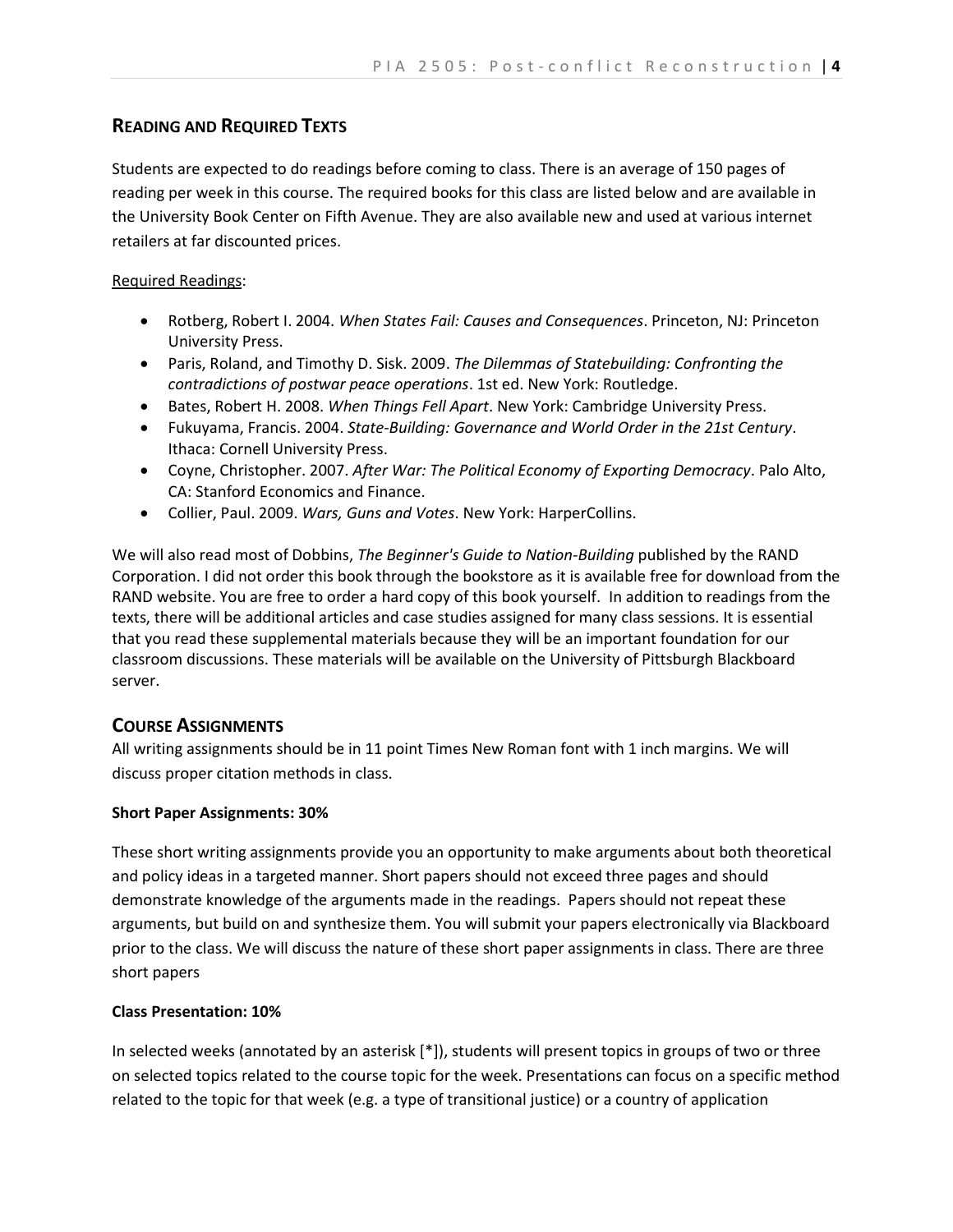(transitional justice in Rwanda). Note: the presentation must supplement materials for the course that week and must draw on examples separate from those in the required readings. The topic of the presentation must also be distinct from your final paper topic.

#### **Final Paper and Presentation: 50%**

For your final paper, you will write a 15-20 policy paper on reconstruction issues in a particular sector n a country of your choosing. The case must be a contemporary case that has undergone or is undergoing significant conflict. You will receive separate instructions for this assignment.

### **Class Participation: 10%**

Class participation is not merely talking in class, but it is thoughtful and reflective discussion of topics we have covered in or involves issues that you wish to raise. Outstanding participation grades will be given to those who contribute constructively to discussion, demonstrating knowledge of the readings and acknowledgement of the contributions and ideas of your colleagues. The quality of your participation matters, not quantity.

## **COURSE OUTLINE AND REQUIRED READING**

### **Week 1 (September 1): Introduction**

- John J. Hamre and Gordon R. Sullivan, "Toward Postconflict Reconstruction," *Washington Quarterly* 25, no. 4 (October 1, 2002): 85-96.
- Easterly, William. 2006. *The White Man's Burden: Why the West's Efforts to Aid the Rest Have Done So Much Ill and so Little Good*. New York: Penguin Press. Chapter 1.
- Wonacott, Peter. August 17, 2009. "Afghan Road Project Shows Bumps in Drive for Stability." *Wall Street Journal.*

#### **Week 2 (September 8): Defining Terms**

- Coyne, *After War,* Chapters 1-3
- Rotberg, Robert I. 2004. "The Failure and Collapse of Nation-States: Breakdown, Prevention, and Repair." In When States Fail: Causes and Consequences, Princeton, NJ: Princeton University Press, p. 1-49.
- Dobbins, James. 2007. The Beginner's Guide to Nation-Building. RAND Corporation. Chapter 1
- Paris, Roland, and Timothy D. Sisk. 2009. "Introduction: Understanding the Contradictions of Postwar Statebuilding." In *The Dilemmas of Statebuilding: Confronting the Contradictions of Postwar Peace operations*, p. 1-20.
- Trefon, Theodore. 2004. "Introduction: Reinventing Order." In *Reinventing Order in the Congo*, ed. Theodore Trefon. New York: Zed Books, p. 1-19.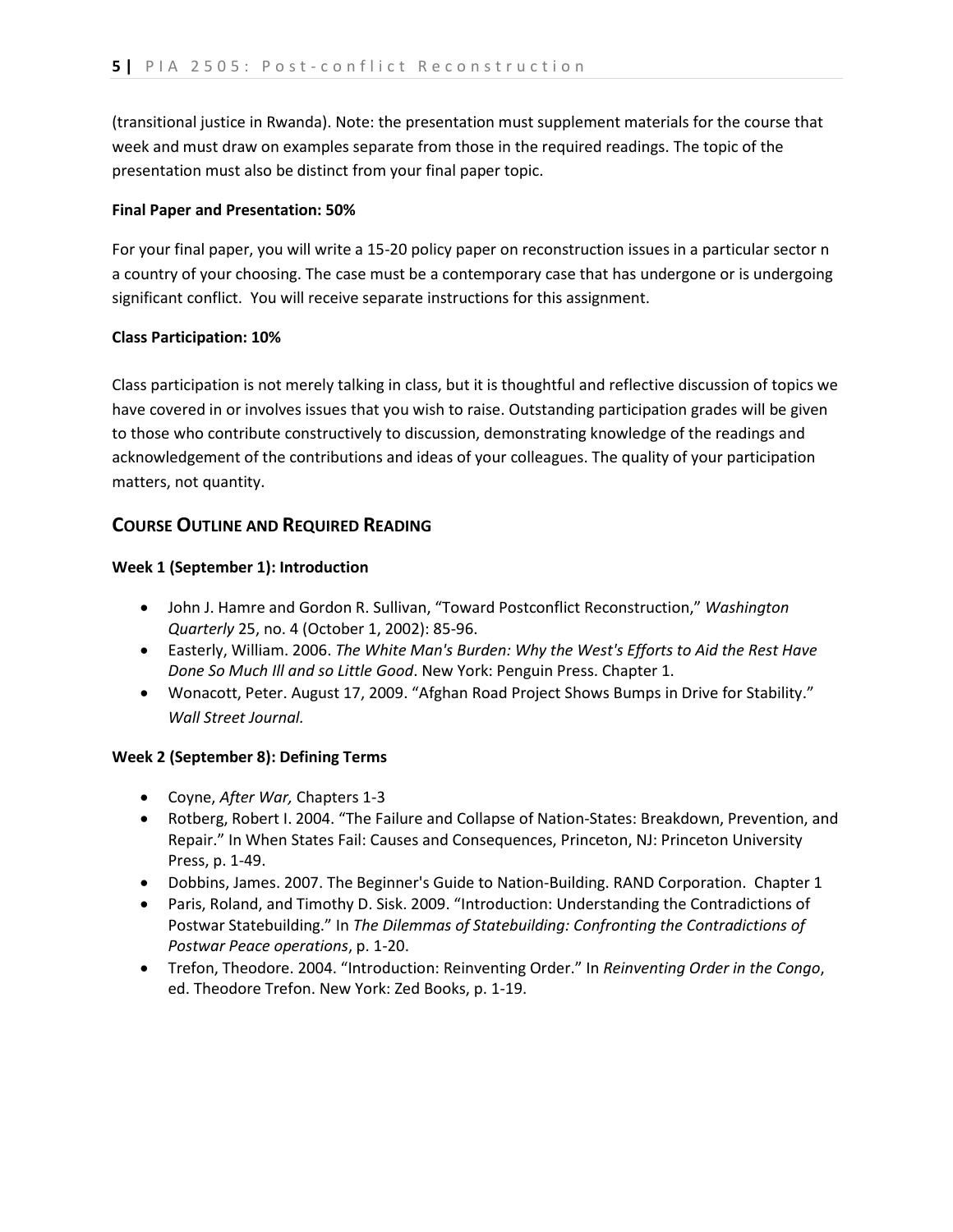### **Week 3 (September 15): State Formation**

- Hobbes, Leviathan, Chapters 13 (The natural condition of mankind as concerning their happiness and misery) and Chapter 14 (The first and second natural laws, and contracts)
- Bates, Prosperity and Violence, Chapter 3 and 4
- Boone, Catherine. 1998. "State building in the African countryside: Structure and politics at the grassroots." *Journal of Development Studies* 34(4): 1-31.
- Tilly, Charles. 1985. "War Making and State Making as Organized Crime." In Bringing the State Back In, eds. Peter B. Evans, Dietrich Rueschemeyer, and Theda Skocpol. New York: Cambridge University Press, p. 169-186.
- Olson, Mancur. 1993. "Dictatorship, Democracy, and Development." *The American Political Science Review* 87(3): 567-576.

### **Short Paper Assignment:**

The literature on state formation discusses the formation of states over long periods of time and over long historical trajectories. In your opinion, is this literature relevant to contemporary state building efforts or other issues of post-conflict reconstruction? If so why? If not, why not?

### **Week 4 (September 22): Causes of State "Failure" (What is a failed state?)**

- Collier, *Wars, Guns and Votes*, Chapters Introduction, Chapters 1-3
- Bates, *When Things Fell Apart*, Chapter 2-5
- \* Kasfir, Nelson. "Domestic Anarchy, Security Dilemmas, and Violent Predation: Causes of Failure." In Rotberg. pp. 53-76.

### **Short Paper Assignment:**

The literature on state failure and collapse provides insights into why states fail. In your opinion, what are the most significant policy implications for post-conflict reconstruction that you can draw from this literature?

### **Week 5 (September 29): Life in "Failed" or Persistently Weak States\***

- Collier, Paul. *Wars, Guns and Votes*. Chapter 4-7
- Leeson, Peter T. 2007. "Better off Stateless: Somalia before and after Government Collapse." *Journal of Comparative Economics* 35(4): 689-710.
- Bilakila, Anastese Nzeza. 2004. "The Kinshasa Bargain." In *Reinventing Order in the Congo*, ed. Theodore Trefon. New York: Zed Books, p. 20-32.
- Mwacan, Angeline Maractho Mudzo, and Theodore Trefon. 2004. "The Tap is on Strike: Water Distribution and Supply Strategies." In *Reinventing Order in the Congo*, ed. Theodore Trefon. New York: Zed Books, p. 47-64.
- Chayes, Sarah. 2007. *The Punishment of Virtue: Inside Afghanistan after the Taliban*. New York: Penguin. Chapter 21.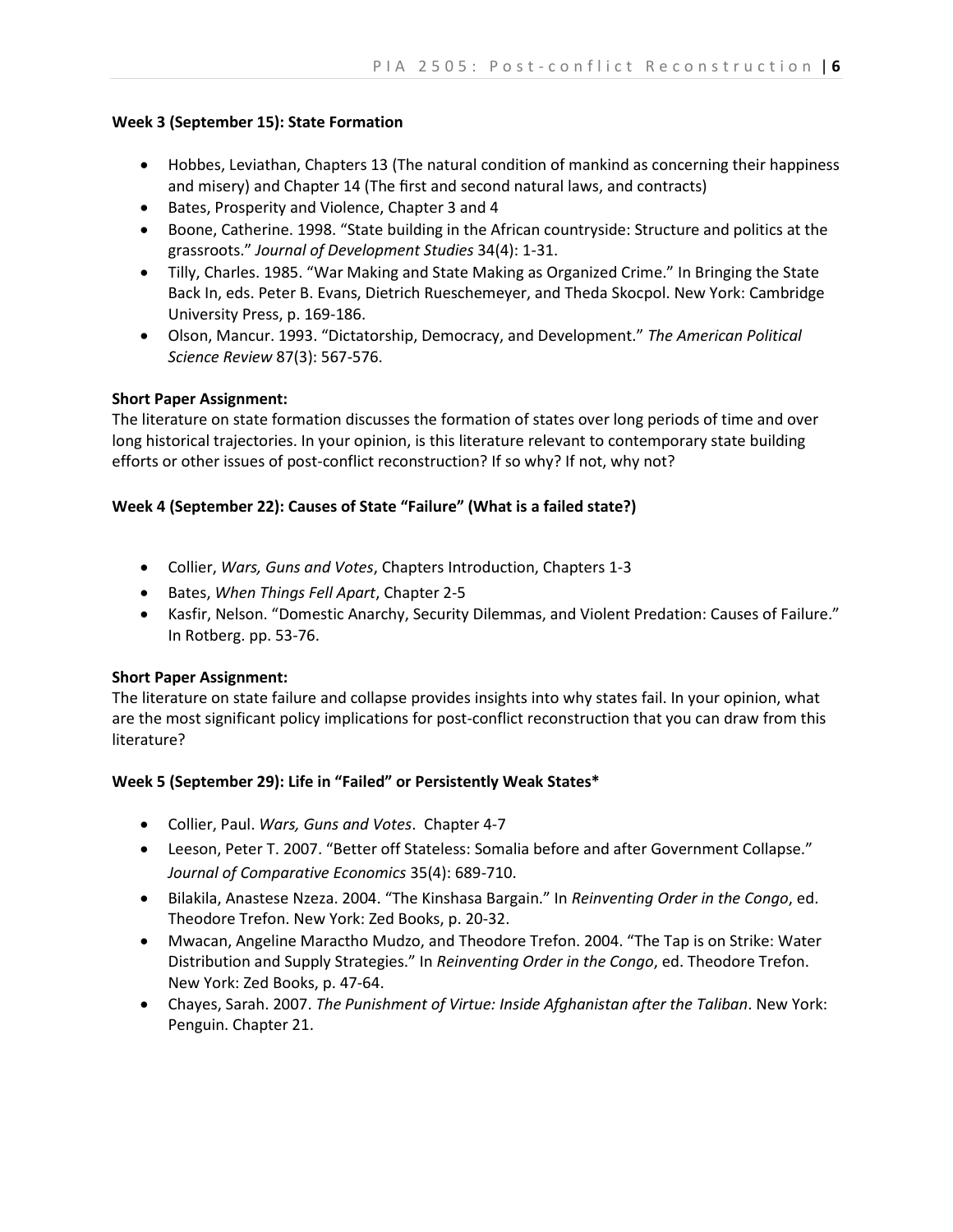# **Week 6 (October 6): Contemporary State Building**

- Fukuyama, Francis. 2004. State-Building: Governance and World Order in the 21st Century. Chapter 1
- Coyne, *After War*, Chapter 4
- Collier, Wars, Guns, and Votes, Chapter 8
- Paris and Sisk, Chapter 3: Paris, Roland. 2009. "Understanding the "Coordination Problem" in Postwar Statebuilding." In The Dilemmas of Statebuilding: Confronting the Contradictions of Postwar Peace operations, eds. Roland Paris and Timothy D. Sisk. New York: Routledge, p. 53-78.
- Nagl, John A. et al. 2007. The U.S. Army/Marine Corps Counterinsurgency Field Manual. Chicago: University of Chicago Press. Chapter 5 (Executing Counterinsurgency Operations)
- Piiparinen, Touko. 2007. "A Clash of Mindsets? An Insider's Account of Provincial Reconstruction Teams." *International Peacekeeping* 14(1): 143-157.

# **Week 7 (October 13): No Class**

# **Week 8 (October 20): Historical Examples\***

- Coyne, *After War,* Chapter 5
- Dobbins, James et al. 2005. *The UN's Role in Nation-Building: from the Congo to Iraq*. Santa Monica, CA: RAND Corporation. Introduction and Chapter 1 (Congo)
- Dobbins, James et al. 2003. *America's Role in Nation-Building: From Germany to Iraq*. Santa Monica, CA: RAND Corporation. Chapters 2 (Germany) and 3 (Japan)
- Picard, Louis, and Terry Buss. 2009. *A Fragile Balance: Re-examining the History of Foreign Aid, Security and Diplomacy*. Kumarian Press. Chapters 5-7

# **Short Paper Assignment**

If you were in charge of post-conflict reconstruction efforts in a contemporary context, which techniques from these historical examples would you employ to help you achieve success? Why? Which would you recommend against?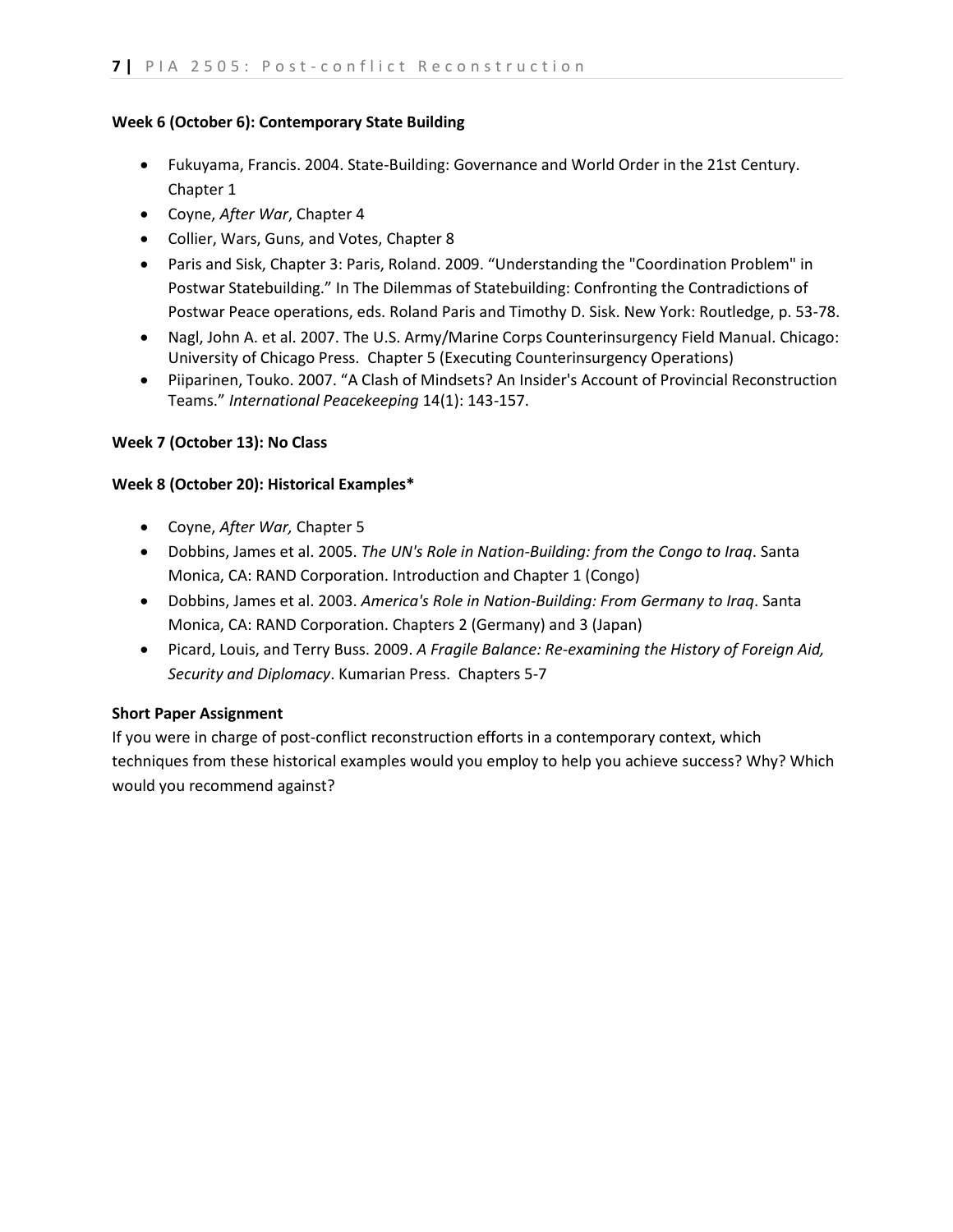### **Week 9 (October 27): Order and Sequencing**

- Harry Blair and Katarina Ammitzboell, 2007. "First Steps in Post-conflict Statebuilding: a UNDP-USAID Study"
- United States Department of State, S/CRS, "Post-conflict Reconstruction: Essential Tasks Matrix"
- Rotberg, Chapter 6: Carment, David. 2004. "Preventing State Failure." In *When States Fail: Causes and Consequences*, Princeton, NJ: Princeton University Press, p. 135-149.
- Rotberg, Chapter 7: Meierhenrich, Jens. 2004. "Forming States after Failure." In *When States Fail: Causes and Consequences*, Princeton, NJ: Princeton University Press, p. 153-169.
- Coyne, *After War,* Chapters 6 and 7

## **Short Paper Assignment:**

In what order should post-conflict interventions be sequenced in post-conflict environment? Should there be such an ordering or should all interventions be attempted at once? Why should they be ordered in such a manner?

## **Week 10 (November 3): Constitutions and Elections\***

- Dobbins, James. 2007. *The Beginner's Guide to Nation-Building*. RAND Corporation. Chapters 6 (Governance) and 8 (Democratization)
- Rotberg, Chapter 13: Lyons, Terrence. 2004. "Transforming the Institutions of War: Postconflict Elections and the Reconstruction of Failed States." In *When States Fail: Causes and Consequences*, Princeton, NJ: Princeton University Press, p. 269-301.
- Paris and Sisk, Chapter 9: Sisk, Timothy D. 2009. "Pathways of the Political: Electoral Processes after Civil War." In The Dilemmas of Statebuilding: Confronting the Contradictions of Postwar Peace operations, eds. Roland Paris and Timothy D. Sisk. New York: Routledge, p. 196-224.
- Paris and Sisk, Chapter 8: Samuels, Roland. 2009. "Postwar Constitution Building: Opportunities and Challenges." In *The Dilemmas of Statebuilding: Confronting the Contradictions of Postwar Peace operations*, eds. Roland Paris and Timothy D. Sisk. New York: Routledge, p. 173-195.
- Coyne, *After War,* Chapter 8

## **Short Paper Assignment:**

In your opinion, do elections in post-conflict environments enhance political, economic, and social stability? As a policymaker, would you advocate elections at an earlier or later stage during elections? What kind of elections would you mandate (national, local)? Justify your logic.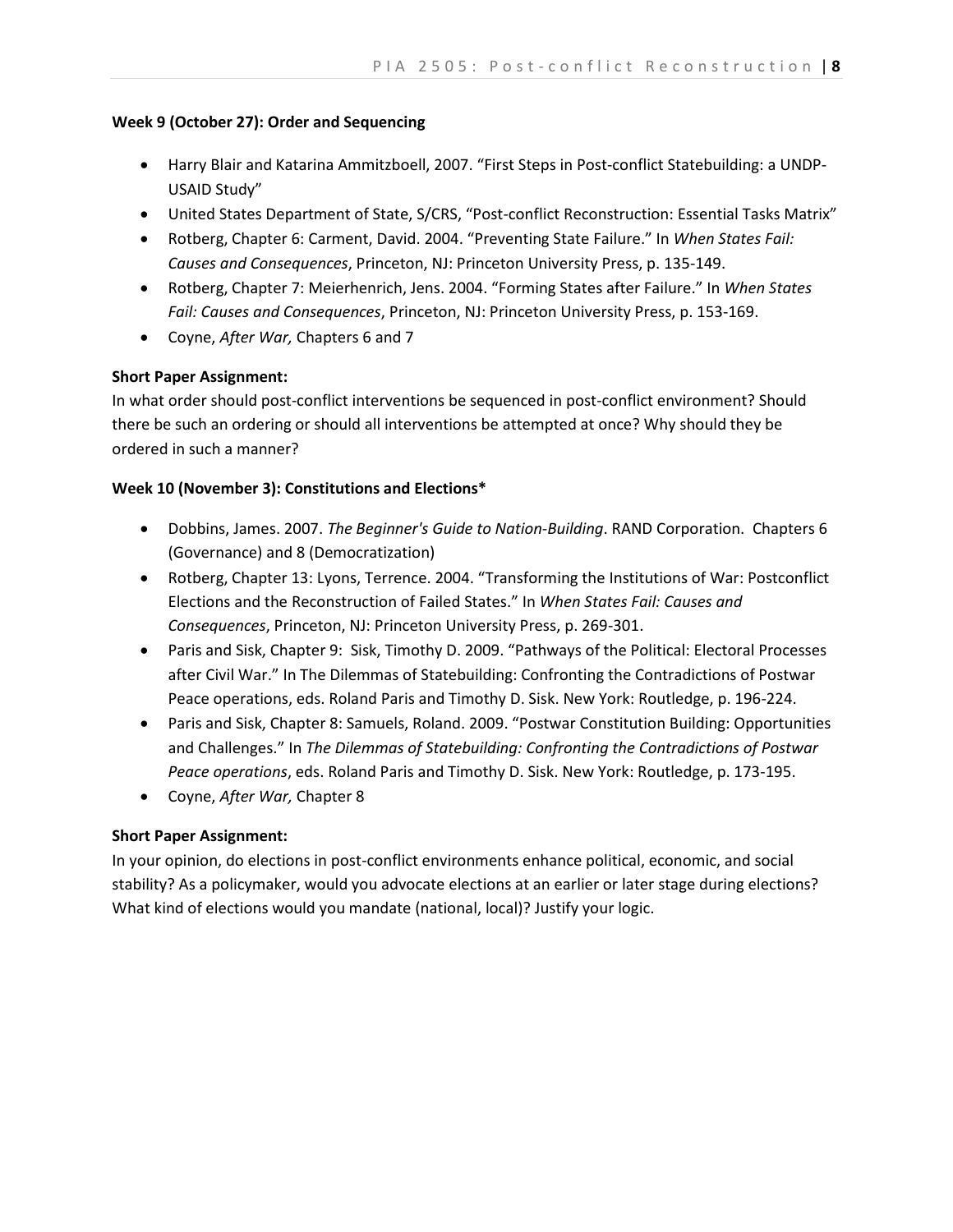#### **Week 11 (November 10): Security and DDR\***

- Dobbins, James. 2007. *The Beginner's Guide to Nation-Building*. RAND Corporation. Chapters 2 (Military) and 3 (Police)
- Paris and Sisk, Chapter 4: Edelstein, David M. 2009. "Foreign Militaries, Sustainable Institutions, and Postwar Statebuilding." In *The Dilemmas of Statebuilding: Confronting the Contradictions of Postwar Peace operations*, eds. Roland Paris and Timothy D. Sisk. New York: Routledge, p. 81- 103.
- Paris and Sisk, Chapter 5: Avant, Deborah. 2009. "Making Peacemakers out of Spoilers: International Organizations, Private Military Training, and Statebuilding After War." In *The Dilemmas of Statebuilding: Confronting the Contradictions of Postwar Peace operations*, eds. Roland Paris and Timothy D. Sisk. New York: Routledge, p. 104-126.
- Rotberg, Chapter 8: Colletta, Nat J., Markus Kostner, and Ingo Wiederhofer. 2004. "Disarmament, Demobilization, and Reintegration: Lessons and Liabilities in Reconstruction." In *When States Fail: Causes and Consequences*, ed. Robert I. Rotberg. Princeton, NJ: Princeton University Press, p. 170-181.
- Blattman, Christopher. 2009. "From Violence to Voting: War and Political Participation in Uganda." *American Political Science Review* 103(02): 231-247.

### **Week 12 (November 17): Public Administration and Local Governance\***

- Fukuyama, Francis. 2004. State-Building: Governance and World Order in the 21st Century. Chapters 2-4.
- Rondinelli, Dennis A. 2006. *Reforming Public Administration in Postconflict Societies: Implications for International Assistance*. Washington, DC: The Mitchell Group.
- Bieber, Florian. 2005. "Local institutional engineering: A tale of two cities, Mostar and Brčko." *International Peacekeeping* 12(3): 420-433.
- Sawyer, Edward. 2008. "Remove or Reform? a Case for (Restructuring) Chiefdom Governance in Post-Conflict Sierra Leone." *African Affairs* 107(428): 387-403. – As well as online response by Paul Richards